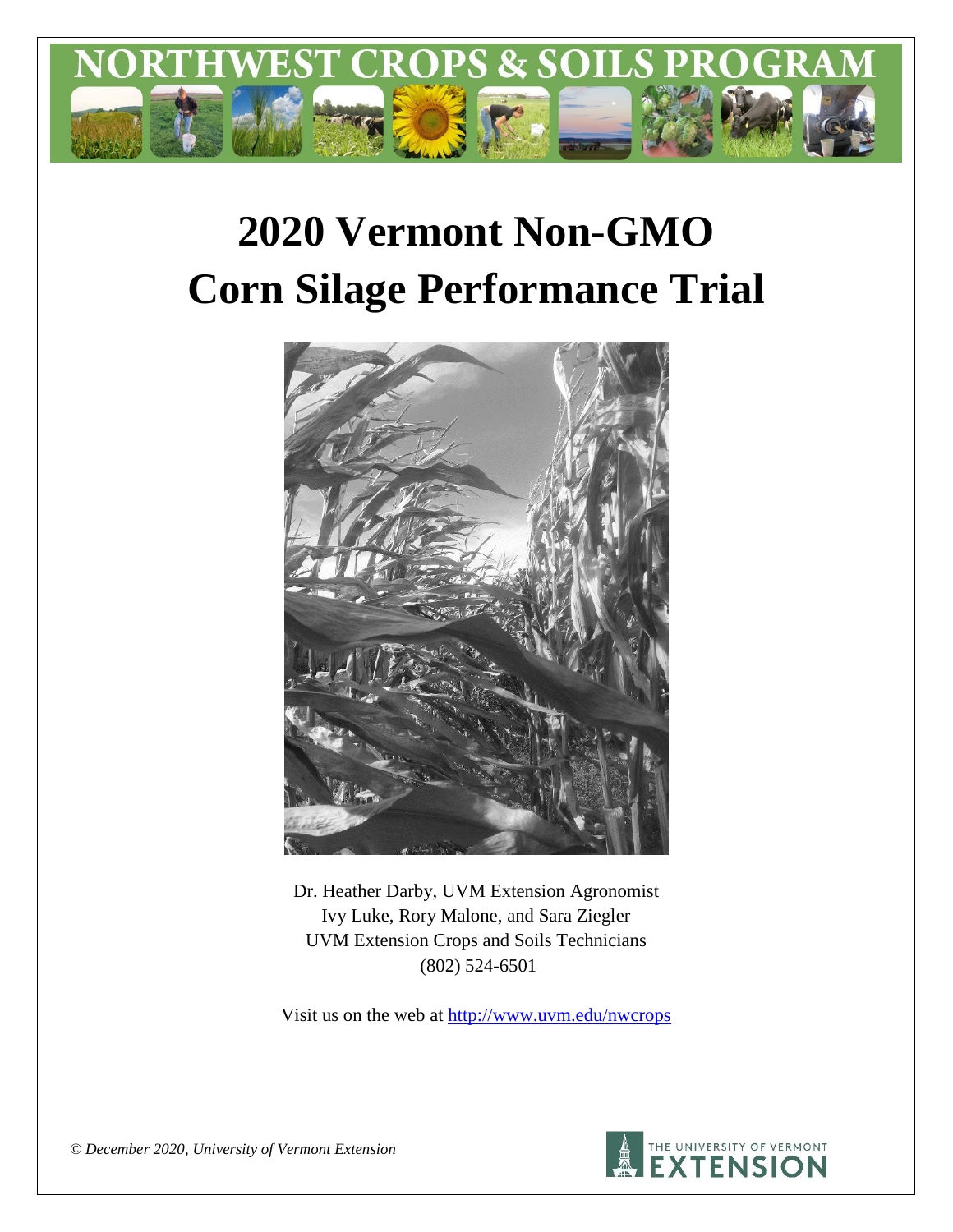## **2020 VERMONT NON-GMO CORN SILAGE PERFORMANCE TRIAL Dr. Heather Darby, University of Vermont Extension [heather.darby\[at\]uvm.edu](mailto:heather.darby@uvm.edu?subject=2013%20Long%20Season%20Corn%20Report)**

In 2020, the University of Vermont Extension Northwest Crops and Soils Program evaluated yield and quality of six non-GMO corn silage varieties at Borderview Research Farm in Alburgh, VT. To successfully transition to growing non-GMO corn, farmers are looking for more information on non-GMO varieties that are available and perform well in our region. While the information presented can begin to describe the yield and quality performance of these non-GMO corn silage varieties in this region, it is important to note that the data represent results from only one season and one location.

# **MATERIALS AND METHODS**

In 2020, 6 non-GMO corn silage varietiesfrom two seed companies (Table 1) were evaluated at Borderview Research Farm in Alburgh, VT. The trial design was a randomized complete block with three replications. Plots were 10' x 20'. Treatments were 6 non-GMO corn silage varieties. These varieties were evaluated for silage yield and quality. Relative maturity (RM) and varietal characteristics are provided in Table 2.

| Tuble 1, 1 in acrputing computing contact mior mution. |                     |  |  |  |  |  |  |  |
|--------------------------------------------------------|---------------------|--|--|--|--|--|--|--|
| <b>Dyna-Gro</b>                                        | Seedway, LLC        |  |  |  |  |  |  |  |
| (Crop Protection Services)                             |                     |  |  |  |  |  |  |  |
| Tom Barber                                             | 171 Ledgemere Point |  |  |  |  |  |  |  |
| East Aurora, NY                                        | Bomoseen, VT 05732  |  |  |  |  |  |  |  |
| $(716)$ 912-5494                                       | $(802)$ 338-6930    |  |  |  |  |  |  |  |

#### **Table 1. Participating companies contact information.**

#### **Table 2. 6 non-GMO silage corn varieties evaluated in the 2020 trial.**

| Company/Brand | <b>Variety</b> | <b>Traits</b> | RM  |
|---------------|----------------|---------------|-----|
| Seedway, LLC  | SW 2360        | none          | 84  |
| Seedway, LLC  | SW 3750        | none          | 93  |
| Dyna-Gro      | D39CC43        | none          | 95  |
| Seedway, LLC  | SW 3980        | none          | 99  |
| Dyna-Gro      | D47CC29        | none          | 103 |
| Seedway, LLC  | SW 5410        | none          | 104 |

The soil type at the Alburgh location is a Benson rocky silt loam (Table 3). The seedbed was prepared with two passes with the Pottinger TerraDisc (Valparaiso, IN). The previous crop was corn silage with a winter rye cover crop. On 29-Apr, solid manure was applied at a rate of 10 tons ac<sup>-1</sup>. Plots were planted on 13-May with a 4-row cone planter with John Deere row units fitted with Almaco seed distribution units (Nevada, IA) at a rate of 40,000 seeds ac<sup>-1</sup>. Plots were thinned to a population of 34,000 seeds ac<sup>-1</sup> on 20-Jun. Plots received liquid starter fertilizer (9-18-9) at a rate of 5 gal ac<sup>-1</sup> at planting. On 19-May, plots were sprayed with Acuron<sup>TM</sup> from Syngenta at a rate of 3 quarts ac<sup>-1</sup>. On 23-Jun, corn was top-dressed with 200 lbs. ac-1 of urea (46-0-0). The corn was harvested with a John Deere 2-row chopper and a wagon fitted with scales. Short season varieties were harvested on 10-Sep and later season varieties were harvested on 18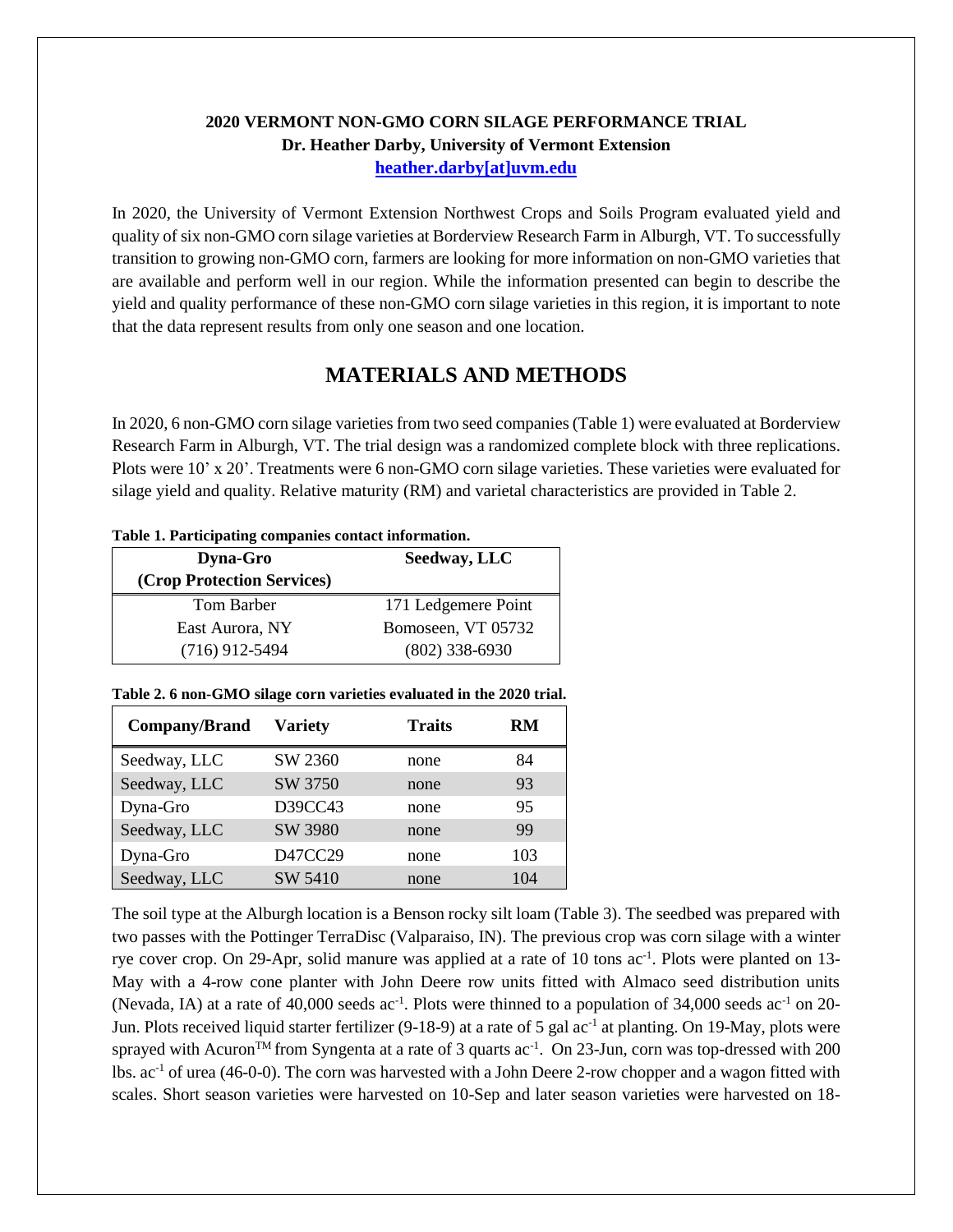Sep. An approximate 1 lb subsample was taken from each plot and dried to calculate dry matter content. The dried subsamples were first ground with a Wiley sample mill to a 2mm particle size followed by a cyclone sample mill to 1mm particle size (UDY Corporation). The samples were then analyzed for quality at the University of Vermont Cereal Testing Lab (Burlington, VT) with a FOSS NIRS (near infrared reflectance spectroscopy) DS2500 Feed and Forage analyzer. The NIR procedures and corn silage calibration from Dairy One Forage Laboratories (Geneva, NY) were used to determine crude protein (CP), starch, lignin, ash, total fatty acids (TFA), ash corrected neutral detergent fiber (aNDFom), and neutral detergent fiber digestibility (NDFD; 30, 240 h).

| <b>Location</b>                        | <b>Borderview Research Farm</b><br>Alburgh, VT |  |  |  |  |  |
|----------------------------------------|------------------------------------------------|--|--|--|--|--|
| Soil type                              | Benson rocky silt loam                         |  |  |  |  |  |
| Previous crop                          | corn silage                                    |  |  |  |  |  |
| Row width (in)                         | 30                                             |  |  |  |  |  |
| Plot size (ft)                         | $10 \times 30$                                 |  |  |  |  |  |
| Seeding rate (seeds ac <sup>-1</sup> ) | 40,000 thinned to 34,000                       |  |  |  |  |  |
| Planting date                          | $13-May$                                       |  |  |  |  |  |
| Tillage operations                     | Pottinger TerraDisc                            |  |  |  |  |  |
| Starter fertilizer (gal $ac^{-1}$ )    | $5(9-18-9)$                                    |  |  |  |  |  |
| Top-dress fertilizer (lbs. $ac^{-1}$ ) | $200(46-0-0)$                                  |  |  |  |  |  |
| Harvest date                           | 10-Sep $\&$ 18-Sep                             |  |  |  |  |  |

**Table 3. Non-GMO silage corn variety trial information, Alburgh, VT, 2020.**

Mixtures of true proteins, composed of amino acids, and non-protein nitrogen make up the crude protein (CP) content of forages. The CP content is determined by measuring the amount of nitrogen and multiplying by 6.25. The bulky characteristics of forage come from fiber. Forage feeding values are negatively associated with fiber since the less digestible portions of plants are contained in the fiber fraction. The detergent fiber analysis system separates forages into two parts: cell contents, which include sugars, starches, proteins, non-protein nitrogen, fats and other highly digestible compounds; and the less digestible components found in the fiber fraction. The total fiber content of forage is contained in the neutral detergent fiber (NDF). Chemically, this fraction includes cellulose, hemicellulose, and lignin. Because of these chemical components and their association with the bulkiness of feeds, NDF is closely related to feed intake and rumen fill in cows. Recently, forage testing laboratories have begun to evaluate forages for NDF digestibility (NDFD). This analysis can be conducted over a wide range of incubation periods from 30 to 240 hours. 30-hr NDFD is typically used when evaluating forage for ruminants as it is most like the actual passage time through the rumen. Research has demonstrated that lactating dairy cows will eat more dry matter and produce more milk when fed forages with optimum NDFD. Forages with increased NDFD will result in higher energy values and, perhaps more importantly, increased forage intakes. Forage NDFD can range from 20 – 80% NDF. Total digestible nutrients (TDN) is a measure of the energy value in a feedstuff. Neutral detergent fiber expressed on an organic matter basis (aNDFom) is used when high ash content leads to ash remaining in the fiber residue. 240-hr uNDFom is the undigestible NDF on an organic matter basis after 240 hours in rumen fluid. This can cause an overvaluation of the NDF and can cause nutritionists to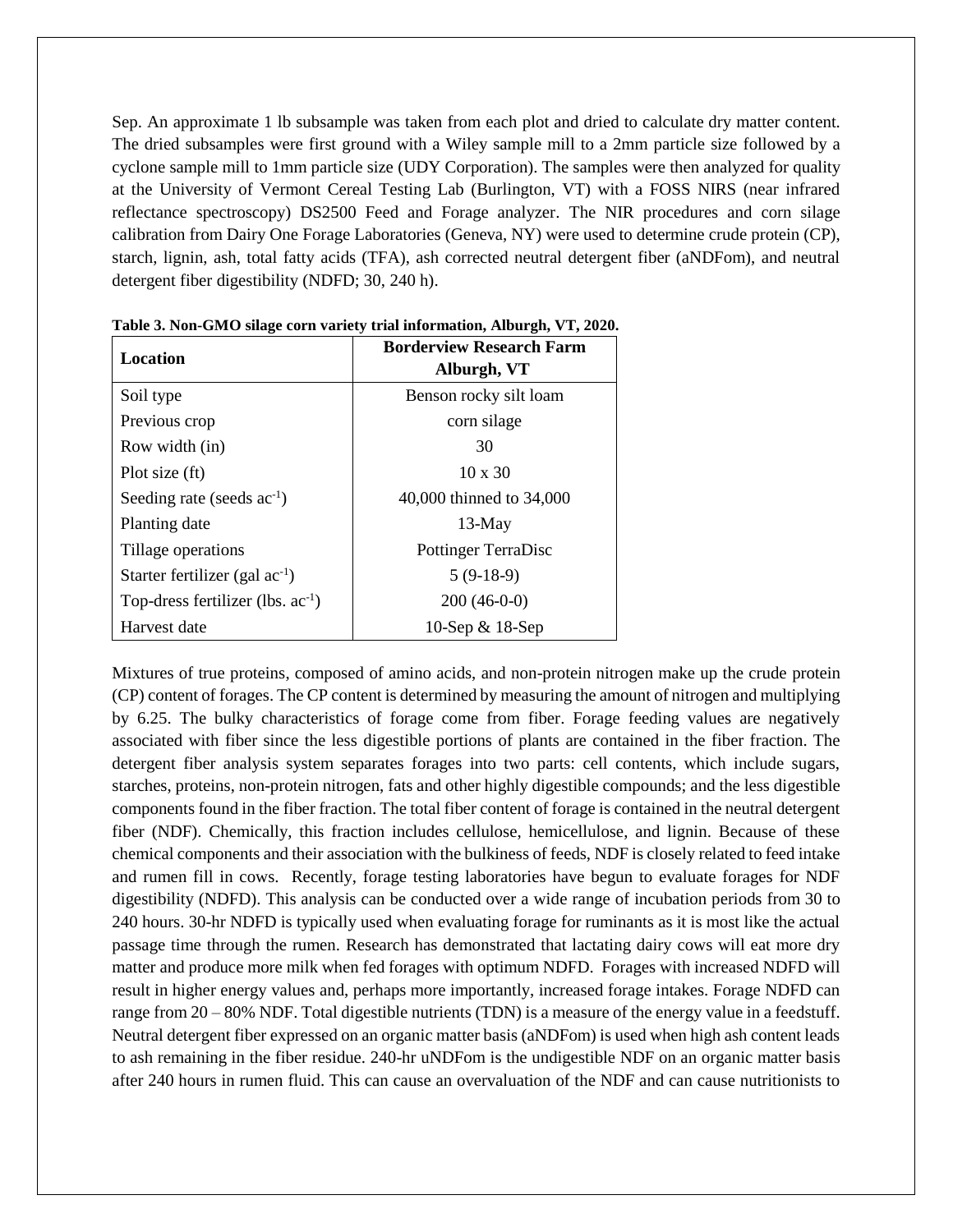underfeed fiber. Net energy lactation  $(NE<sub>L</sub>)$  is estimated energy value of feed used for maintenance plus milk production during dairy cow lactation or last two months of gestation for dry, pregnant cows.

Yield data and stand characteristics were analyzed using mixed model analysis using the mixed procedure of SAS (SAS Institute, 1999). Replications within trials were treated as random effects, and varieties were treated as fixed. Variety mean comparisons were made using the Least Significant Difference (LSD) procedure when the F-test was considered significant  $(p<0.10)$ . Variations in yield and quality can occur due to variations in genetics, soil, weather, and other growing conditions. Statistical analysis makes it possible to determine whether a difference among varieties is real or whether it might have occurred due to other variations in the field. At the bottom of each table a LSD value is presented for each variable (i.e. yield). Least Significant Differences (LSDs) at the 0.10 level of significance are shown. Where the difference between two varieties within a column is equal to or greater than the LSD value at the bottom of the column, you can be sure that for 9 out of 10 times, there is a real difference between the two varieties. Varieties that were not significantly lower in performance than the highest variety in a column are indicated with the same letter. In this example, variety C is significantly different from variety A but not from variety

B. The difference between C and B is equal to 1.5, which is less than the LSD value of 2.0. This means that these varieties did not differ in yield. The difference between C and A is equal to 3.0, which is greater than the LSD value of 2.0. This means that the yields of these varieties were significantly different from one another. The top yielding variety C is indicated in bold.

| <b>Hybrid</b> | Yield            |
|---------------|------------------|
| A             | 6.0 <sup>b</sup> |
| B             | $7.5^{ab}$       |
| O,            | 9.0 <sup>a</sup> |
| LSD           | 20               |

## **RESULTS**

Weather data was recorded with a Davis Instrument Vantage Pro2 weather station, equipped with a WeatherLink data logger at Borderview Research Farm in Alburgh, VT (Table 4). The region experienced drought and warmer than average temperatures this season. While May was cooler than average, from June to August temperatures were higher than normal. In July, the average temperature in Alburgh, VT was 4.17° F higher than normal. Above average temperatures coincided with little rainfall from May to July. In both May and June, there were periods without rain that lasted nearly two weeks. July was particularly hot and dry. But in August there were a couple large rain events and the average monthly precipitation was 2.86 in. above normal. However, this season's warm conditions did provide optimal Growing Degree Days (GDDs) through the season with a total of 2484 GDDs accumulated May-Sep, 139 above normal.

| Alburgh, VT                         | May     | June    | July    | August                      | Sept    |
|-------------------------------------|---------|---------|---------|-----------------------------|---------|
| Average temperature $({}^{\circ}F)$ | 56.1    | 66.9    | 74.8    | 68.8                        | 59.2    |
| Departure from normal               | $-0.44$ | 1.08    | 0.01    | $-1.33$                     |         |
|                                     |         |         |         |                             |         |
| Precipitation (inches)              | 2.35    | 1.86    | 3.94    | 6.77                        | 2.75    |
| Departure from normal               | $-1.04$ | $-1.77$ | $-0.28$ | 2.86                        | $-0.91$ |
|                                     |         |         |         |                             |         |
| Growing Degree Days (50-86°F)       | 298     | 516     | 751     | 584                         | 336     |
| Departure from normal               | 6       | 35      | 121     | $\mathcal{D}_{\mathcal{A}}$ | $-24$   |

|  | Table 4. Weather data for Alburgh, VT, 2020. |  |  |  |
|--|----------------------------------------------|--|--|--|
|--|----------------------------------------------|--|--|--|

Based on weather data from a Davis Instruments Vantage Pro2 with WeatherLink data logger. Historical averages are for 30 years of NOAA data (1981-2010) from Burlington, VT.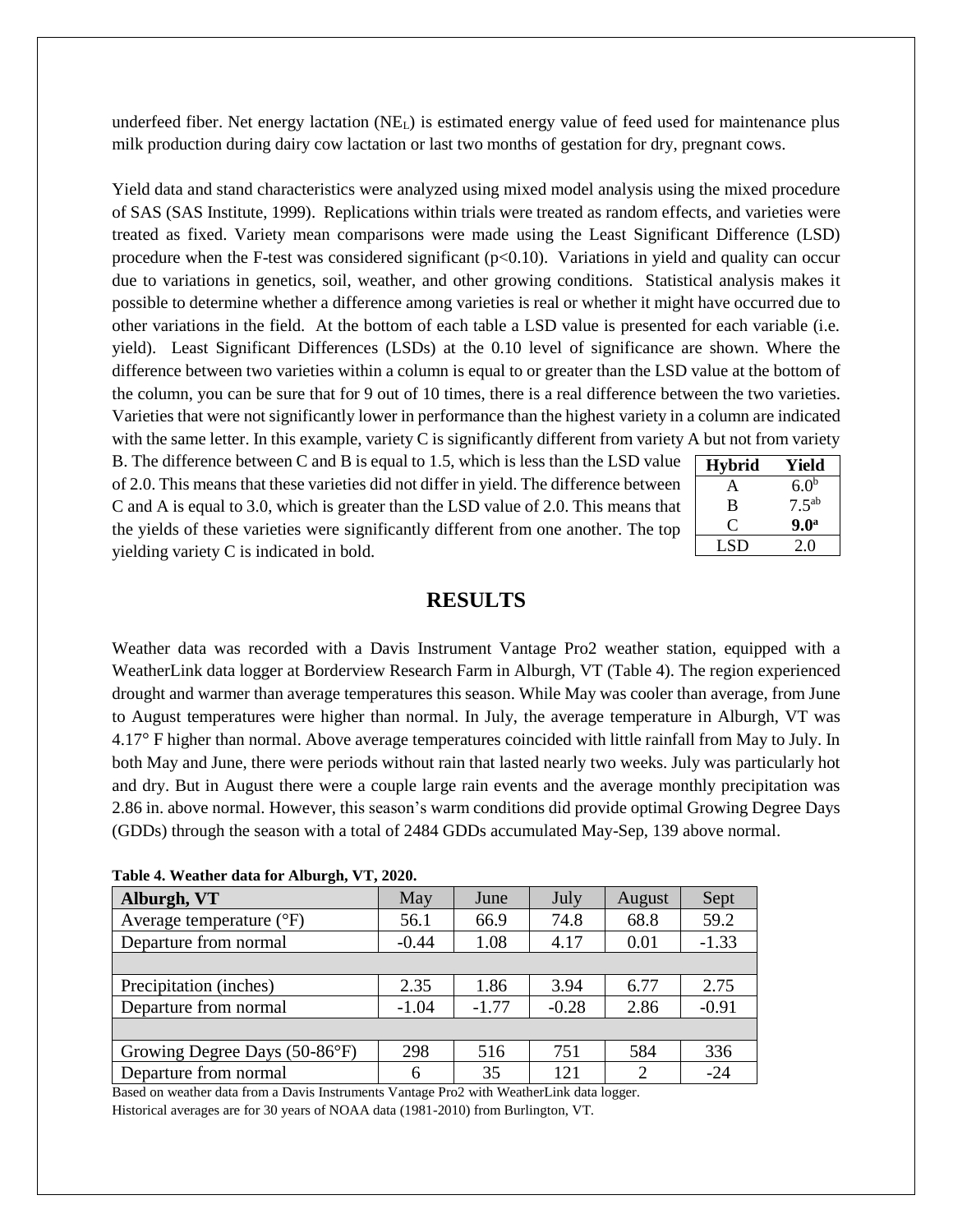Corn silage varieties varied statistically in population, dry matter, and yield (Table 5). The variety with the highest population was D47CC29 (34,412 plants  $ac^{-1}$ ) and the lowest was SW 5410 with 28,967 plants  $ac^{-1}$ . At the time of harvest, plant populations in most varieties were around the recommended 34,000 plants ac<sup>-1</sup>. Harvest dry matter ranged from 37.6% (SW 5410) to 40.8% (D39CC43). Yields also varied statistically. The top yielding variety was D47CC29 with 27.8 tons ac<sup>-1</sup>. Variety yields ranged from 19.1 to 27.8 tons ac<sup>-1</sup>.

| <b>Variety</b>              | <b>RM</b> | <b>Plant</b><br>populations | <b>Harvest</b><br>DM | <b>Yield, 35%</b><br>DM |  |
|-----------------------------|-----------|-----------------------------|----------------------|-------------------------|--|
|                             |           | plants ac <sup>-1</sup>     | $\%$                 | tons $ac^{-1}$          |  |
| SW 2360                     | 84        | $34267^{\circ}$ †           | $40.4^{\rm a}$       | 19.1 <sup>c</sup>       |  |
| SW 3750                     | 93        | $31654^b$                   | 38.6 <sup>ab</sup>   | $20.5^{bc}$             |  |
| D39CC43                     | 95        | 33323ab                     | $40.8^{\circ}$       | $25.2^{ab}$             |  |
| SW 3980                     | 99        | $33541^a$                   | $40.6^{\circ}$       | 23.7 <sup>abc</sup>     |  |
| D47CC29                     | 103       | $34412^a$                   | $37.8^{b}$           | 27.8 <sup>a</sup>       |  |
| SW 5410                     | 104       | $28967^{\circ}$             | $37.6^{b}$           | $23.2$ <sup>abc</sup>   |  |
| $\sharp$ LSD ( $p = 0.10$ ) |           | 1678                        | 2.39                 | 5.20                    |  |
| Trial mean                  | 96        | 32694                       | 40.5                 | 23.2                    |  |

**Table 5. Harvest data for 6 non-GMO corn varieties, 2020.**

 $\dagger$ Within a column, treatments marked with the same letter were statistically similar ( $p=0.10$ ).

‡LSD –Least significant difference at p=0.10.

The silage quality characteristics, except for crude protein (CP), also varied statistically across varieties (Table 6). Crude protein averaged 8.35% across the trial. The ADF concentrations ranged from 18.3% to 22.2%; the variety SW 3980 was the top performer and was statistically similar to three other varieties. The NDF concentrations ranged from 35.6% to 40.6%; the top performer, SW 3980, was statistically similar to all but two varieties. The variety SW3980 was the top performer for lignin (2.46%), starch (38.8%), and total fatty acids (3.57%). The variety SW 3980 was the top performer in aNDFom and 240 hr uNDFom with 33.7% and 9.53% respectively. SW 3980 was statistically similar to three other varieties in both aNDFom and 240-hr uNDFom. The variety DC39CC43 was the top performer in 30-hr NDFD  $(56.9%)$  and the trial average was 55.2%. The trial average for NE<sub>L</sub> 0.691Mcal lb.<sup>-1</sup> and SW 3980 was the top performer (0.706 Mcal lb<sup>-1</sup>). SW 3750 had the highest predicted milk yield per ton of dry matter (DM), 3179 lbs. ton<sup>-1</sup>; the trial average was 3094 lbs. ton<sup>-1</sup>. When differences in yield are considered, varieties differed statistically in milk yield per acre. The top milk yield per acre was produced by variety D47CC29 with 30,336 lbs.  $ac^{-1}$ ; the trial average was 25,160 lbs.  $ac^{-1}$ .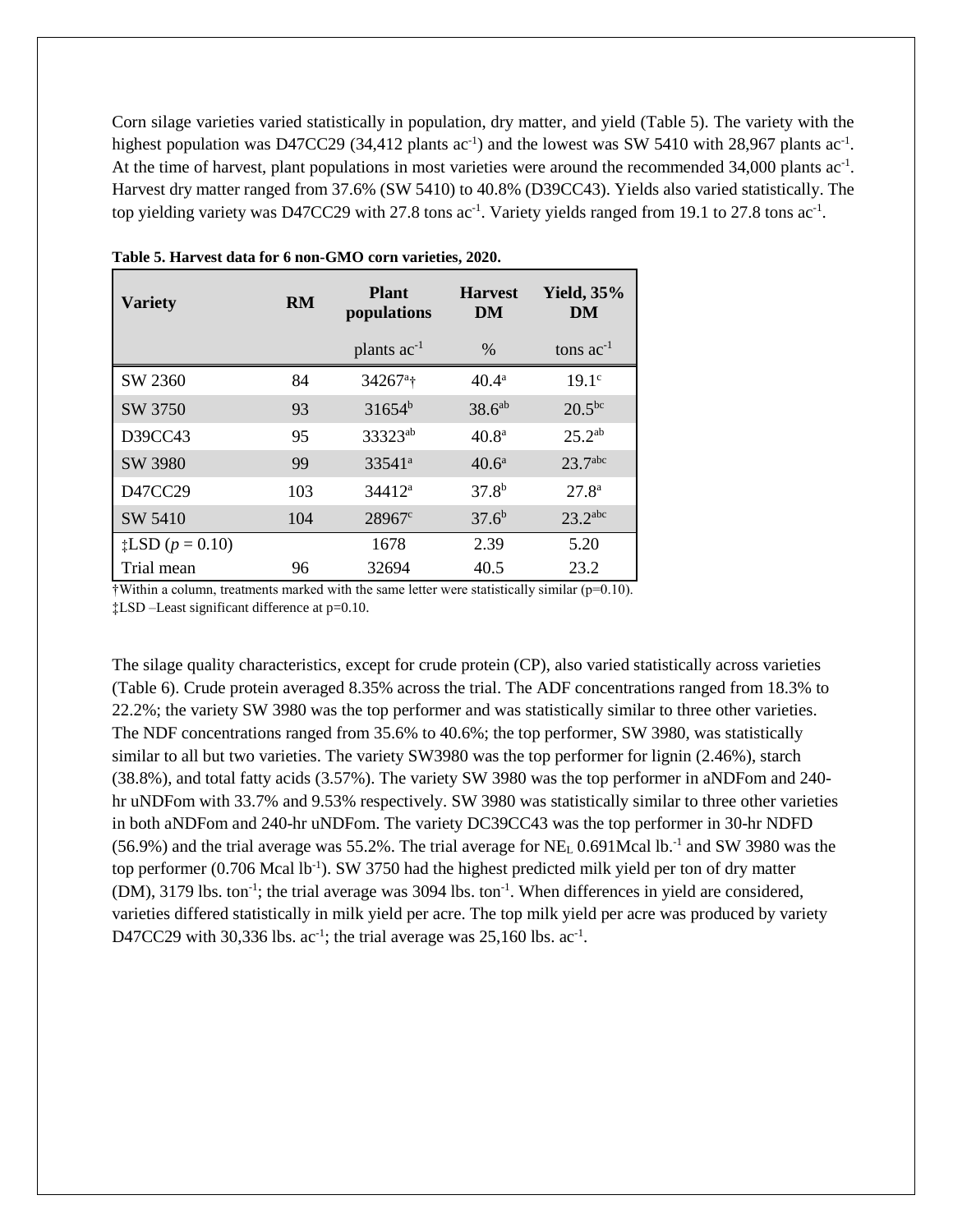| <b>Variety</b>           | <b>RM</b> | $\bf CP$ | <b>ADF</b>         | <b>NDF</b>         | Lignin            | <b>Starch</b>      | <b>Total</b><br>fatty<br>acids | <b>TDN</b>        | aNDFom            | $240-hr$<br>uNDFom | $30-hr$<br><b>NDFD</b> | NE <sub>L</sub>      |                          | <b>Milk</b>                     |
|--------------------------|-----------|----------|--------------------|--------------------|-------------------|--------------------|--------------------------------|-------------------|-------------------|--------------------|------------------------|----------------------|--------------------------|---------------------------------|
|                          |           |          |                    |                    |                   |                    | $-$ % of DM----                |                   |                   |                    | $%$ of<br><b>NDF</b>   | Mcal $lb^{-1}$       | $lbs.$ ton <sup>-1</sup> | $\lambda$ lbs. ac <sup>-1</sup> |
| SW 2360                  | 84        | 8.72     | $21.3^{bc}$        | 40.3 <sup>b</sup>  | $2.52^{\rm a}$    | $34.2^{bc}$        | $3.12^{bc}$                    | 65.7 <sup>a</sup> | $38.5^{bc}$       | $10.5^{\rm b}$     | 55.8 <sup>ab</sup>     | $0.686^{ab}$         | 2990 <sup>b</sup>        | $19941^{\circ}$                 |
| SW 3750                  | 93        | 8.63     | 20.7 <sup>bc</sup> | 38.9 <sup>ab</sup> | $2.56^{\circ}$    | $34.7^{ab}$        | $3.26$ <sup>abc</sup>          | $66.0^{\rm a}$    | $37.9^{bc}$       | $10.6^{b}$         | $54.6^{b}$             | $0.696^{\rm a}$      | $3179^{\rm a}$           | $22677^{bc}$                    |
| D39CC43                  | 95        | 8.22     | 19.9 <sup>ab</sup> | $38.2^{ab}$        | $2.65^{\rm a}$    | $35.4^{ab}$        | 2.94 <sup>c</sup>              | 65.7 <sup>a</sup> | $36.7^{ab}$       | 9.68 <sup>a</sup>  | 56.9 <sup>a</sup>      | $0.691$ <sup>a</sup> | 3118 <sup>ab</sup>       | $27512^{ab}$                    |
| SW 3980                  | 99        | 8.12     | $18.3^{\circ}$ †   | $35.6^{\circ}$     | $2.46^{\circ}$    | $38.8^{a}$         | 3.57 <sup>a</sup>              | $66.0^{\rm a}$    | 33.7 <sup>a</sup> | $9.53^{a}$         | 56.6 <sup>a</sup>      | $0.706^{\rm a}$      | $3069$ <sup>ab</sup>     | $25428^{ab}$                    |
| D47CC29                  | 103       | 8.39     | $18.5^{\circ}$     | 35.9 <sup>a</sup>  | $2.60^{\rm a}$    | 37.6 <sup>ab</sup> | $3.41^{ab}$                    | 65.7 <sup>a</sup> | $33.8^{a}$        | $9.98^{ab}$        | $55.1^{ab}$            | $0.702^{\rm a}$      | 3125 <sup>ab</sup>       | $30336^a$                       |
| SW 5410                  | 104       | 8.02     | $22.2^{\circ}$     | 40.6 <sup>b</sup>  | 3.27 <sup>b</sup> | 30.3 <sup>c</sup>  | $3.18$ <sub>abc</sub>          | 63.7 <sup>b</sup> | 40.3 <sup>c</sup> | $12.2^{\circ}$     | $52.0^\circ$           | $0.665^{\rm b}$      | 3082 <sup>ab</sup>       | $25069^{bc}$                    |
| <b>‡LSD</b> $(p = 0.10)$ |           | ¥ NS     | 2.07               | 3.48               | 0.404             | 4.14               | 0.439                          | 1.24              | 3.45              | 0.858              | 1.81                   | 0.0256               | 180                      | 5136                            |
| Trial mean               | 96        | 8.35     | 20.2               | 38.2               | 2.68              | 35.2               | 3.25                           | 65.4              | 36.8              | 10.4               | 55.2                   | 0.691                | 3094                     | 25160                           |

**Table 6. Corn silage quality characteristics of 6 non-GMO corn varieties, 2020.**

†Within a column, treatments marked with the same letter were statistically similar (p=0.10).

‡LSD –Least significant difference at p=0.10.

**¥** NS – There was no statistical difference between treatments in a particular column (p=0.10).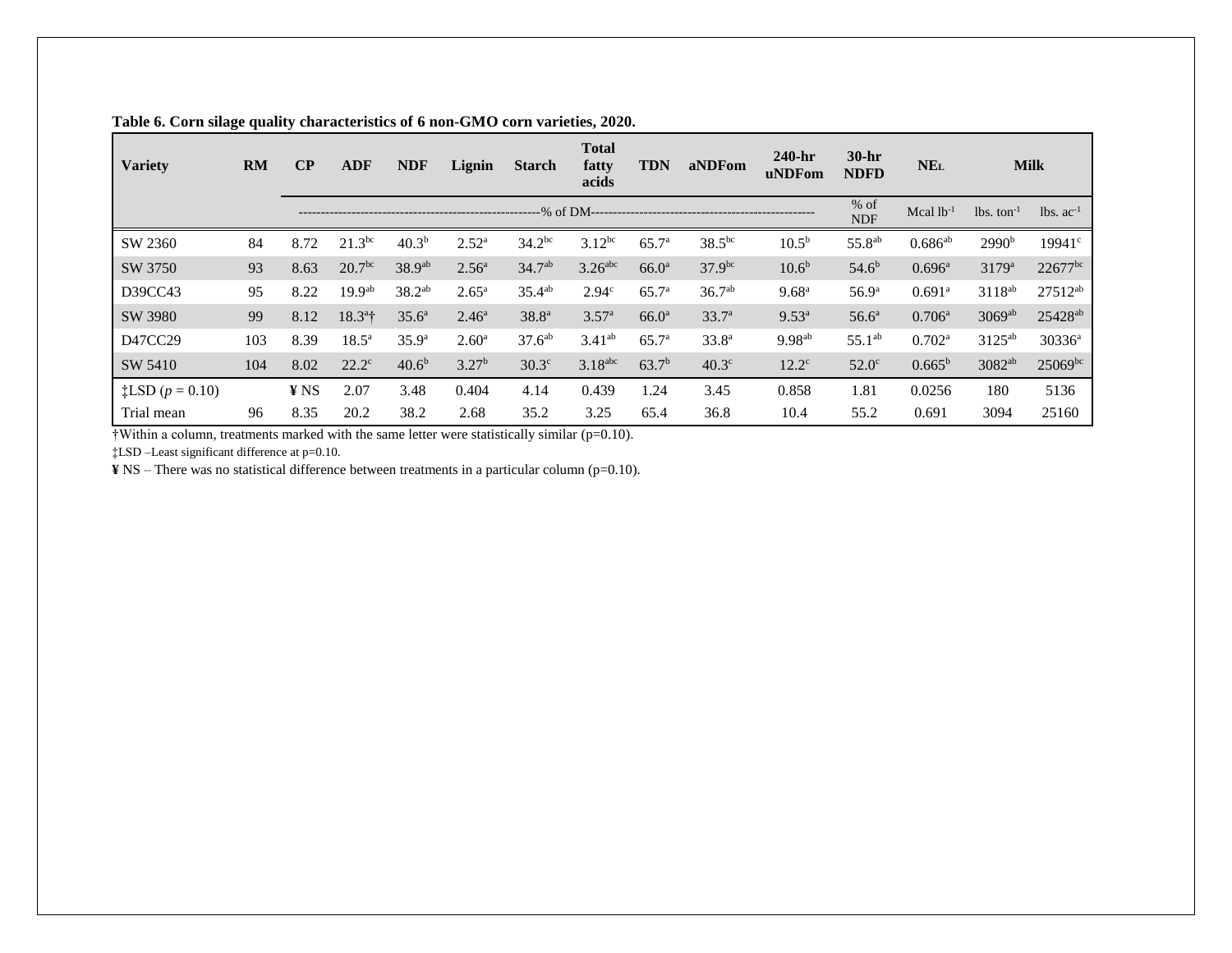## **DISCUSSION**

Figure 1 below displays the projected milk production, in lbs. ton<sup>-1</sup> and lbs.  $ac^{-1}$  of the 6 trialed corn silage varieties. The dotted lines indicate the trial averages for these parameters. This figure provides a visualization of yield and quality but does not, however, state that these differences are statistically significant (Tables 5 and 6). There were two varieties that produced both above average yield and quality: D39CC43 and D47CC29. These varieties had relative maturities of 95 and 103 respectively. D47CC29 had the highest yield at 35% dry matter. The varieties SW 3980 (99 day) and D39CC43 (95 day) had yields that were statistically similar. The average trial yield  $(23.2 \text{ tons } ac^{-1})$  this year was higher than in the previous three years of this variety trial. The growing season overall was hot and dry, but all varieties produced high yields. These data highlight the importance of varietal selection but also only represent one year of data. More data and other factors should be considered when making management decisions.

# **ACKNOWLEDGEMENTS**

UVM Extension Northwest Crops and Soils Program would like to thank Roger Rainville and the staff at Borderview Research Farm for their generous help with this research trial as well as Henry Blair, John Bruce, Catherine Davidson, Hillary Emick, and Lindsey Ruhl for their assistance with data collection and entry. We would also like to thank the seed companies for their seed and cooperation in this study. The information is presented with the understanding that no product discrimination is intended, and no endorsement of any product mentioned, or criticism of unnamed products is implied.

### *UVM Extension helps individuals and communities put researchbased knowledge to work.*



Issued in furtherance of Cooperative Extension work, Acts of May 8 and June 30, 1914, in

cooperation with the United States Department of Agriculture. University of Vermont Extension, Burlington, Vermont. University of Vermont Extension, and U.S. Department of Agriculture, cooperating, offer education and employment to everyone without regard to race, color, national origin, gender, religion, age, disability, political beliefs, sexual orientation, and marital or familial status.